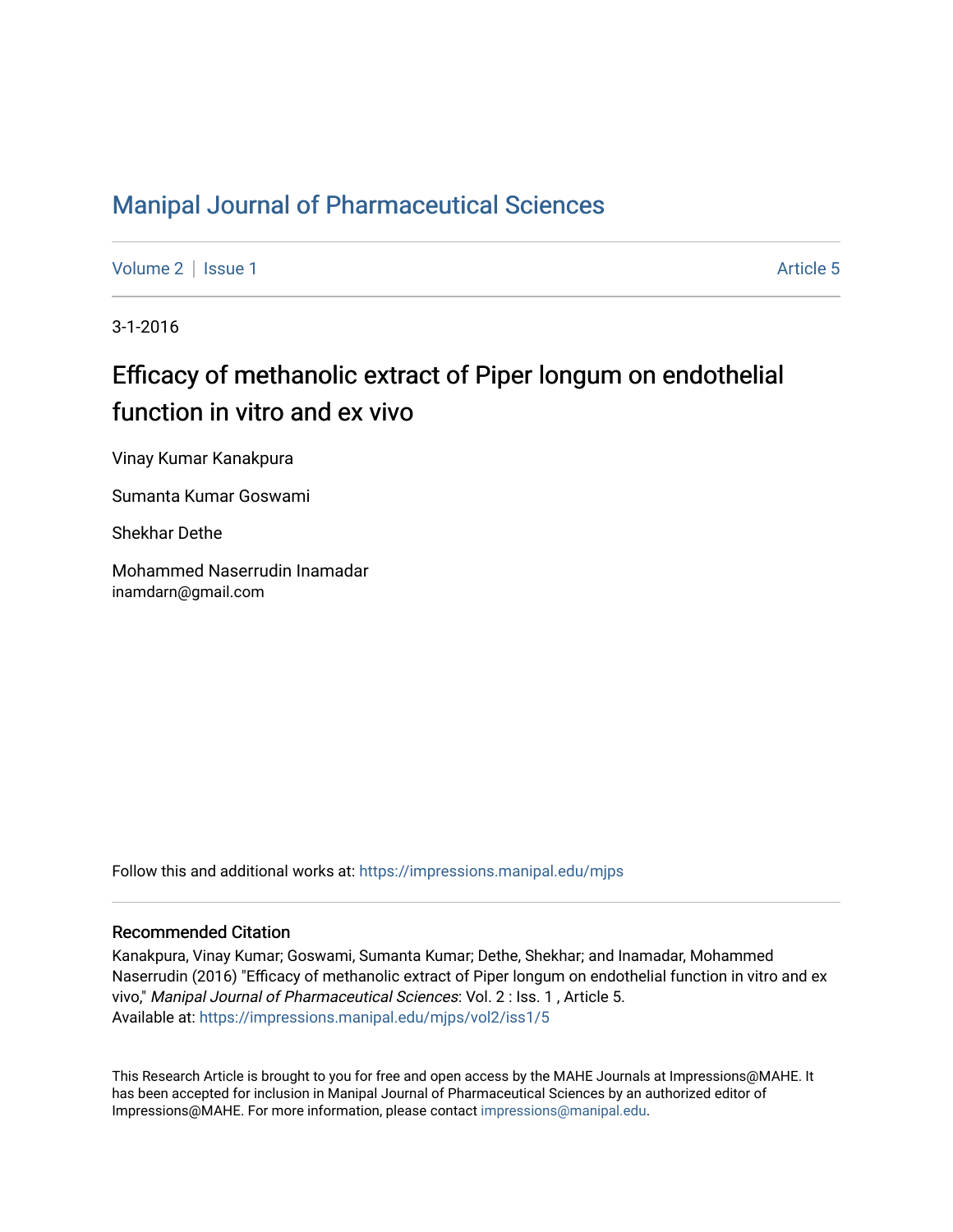Inamadar MN, *et al*: Efficacy of methanolic extract of Piper longum on endothelial function in vitro and ex vivo Original article

# **Efficacy of methanolic extract of** *Piper longum* **on endothelial function** *in vitro* **and** *ex vivo*

**Vinay Kumar Kanakpura, Sumanta Kumar Goswami, Shekhar Dethe, Mohammed Naserrudin Inamadar\***

#### **Abstract**

**Abstract**: Piper longum has been used in several formulations in Ayurvedic system of medicine. The effect of herbal extract on diabetes induced endothelial dysfunction has not been studied. Therefore, we studied the effect of methanolic extract of Piper longum fruit (MEPL) on diabetes induced endothelial dysfunction using rat model. In addition, we studied the effect of MEPL on phenylephrine pre-contracted isolated rat thoracic aorta. MEPL dose dependently relaxed isolated rat aorta in vitro. Type 2 diabetes was induced in rats by administration of streptozotocin and nicotinamide. Diabetic rats were fed with MEPL at 22.5,45, and 90 mg/kg bw dose for 28 days and four weeks of induction of diabetes. A significant decrease in relaxant effect of acetylcholine (Ach) was observed on aorta isolated from diabetic rats when compared with effect of Ach on isolated aorta of normal rats. Though MEPL significantly relaxed isolated aorta of normal rats in vitro, the treatment of extract to diabetic rats did not increase responsiveness of Ach on aorta isolated from diabetic rats. Further studies need to be carried out to evaluate the effect of MEPL on diabetes induced endothelial dysfunction. MEPL might be effective in decreasing blood pressure in hypertension.

**Keywords:** Diabetes, endothelial dysfunction, Piper longum, aorta

#### **Introduction**

Diabetes mellitus is a metabolic disorder that affects more than 100 million people around the world. India is home to the highest number of diabetics in the world. Diabetic neuropathy, nephropathy, cardiopathy are the major complications of diabetes. Increase in blood pressure and decrease in erectile function results from endothelial dysfunction. Increase in the level of sugar, *advanced glycation end products* (AGEs), oxidative stress etc. are a few factors that cause endothelial dysfunction. Controlling level of sugar, AGEs and oxidative stress helps in the management of endothelial dysfunction<sup>1-7</sup>. Though, anti-diabetic medicines are helpful, herbal products might potentiate activity of anti-diabetic medicines<sup>8</sup>.

#### **Mohammed Naserrudin Inamadar**

*Department of Pharmacology, Al-Ameen College of Pharmacy, Bangalore, Karnataka, India. Email: inamdarn@gmail.com Professor, Department of Pharmacology, College of Pharmacy, Jazan University, PO Box 114, Jazan, 82822, Kingdom of Saudi Arabia*

\* Corresponding Author

Herbal product is also preferred in diabetes by some patients owing to low cost, least side effect of these preparations<sup>9</sup>.

*Piper longum* is an important medicinal plant with multiple pharmacological activities including anti-inflammatory, antibacterial, antiamoebic and hepatoprotective activity<sup>10</sup>. Administration of ethanol extract of *Piper longum* by intravenous route was reported to decrease mean arterial pressure in rat<sup>11</sup>. Oil of *Piper longum* and aqueous extract of *Piper longum* have been reported to possess antidiabetic activity<sup>12,</sup> 13. We evaluated the vasorelaxant effect of methanolic extract of *Piper longum* (MEPL) on isolated blood vessel from rat. In addition, we studied the effect of MEPL on endothelial function

**Vinay Kumar Kanakpura and Sumanta Kumar Goswami** *Department of Pharmacology, Al-Ameen College of Pharmacy, Bangalore, Karnataka, India*

#### **Shekhar Dethe**

*Natural Remedies Private Limited, Electronic City, Bangalore, Karnataka, India*

**How to cite this article:** Kanakpura V K, Goswami S K, Dethe S, Inamadar M N. Efficacy of methanolic extract of Piper longum on endothelial function in vitro and ex vivo. MJPS 2016; 2(1): 26-32.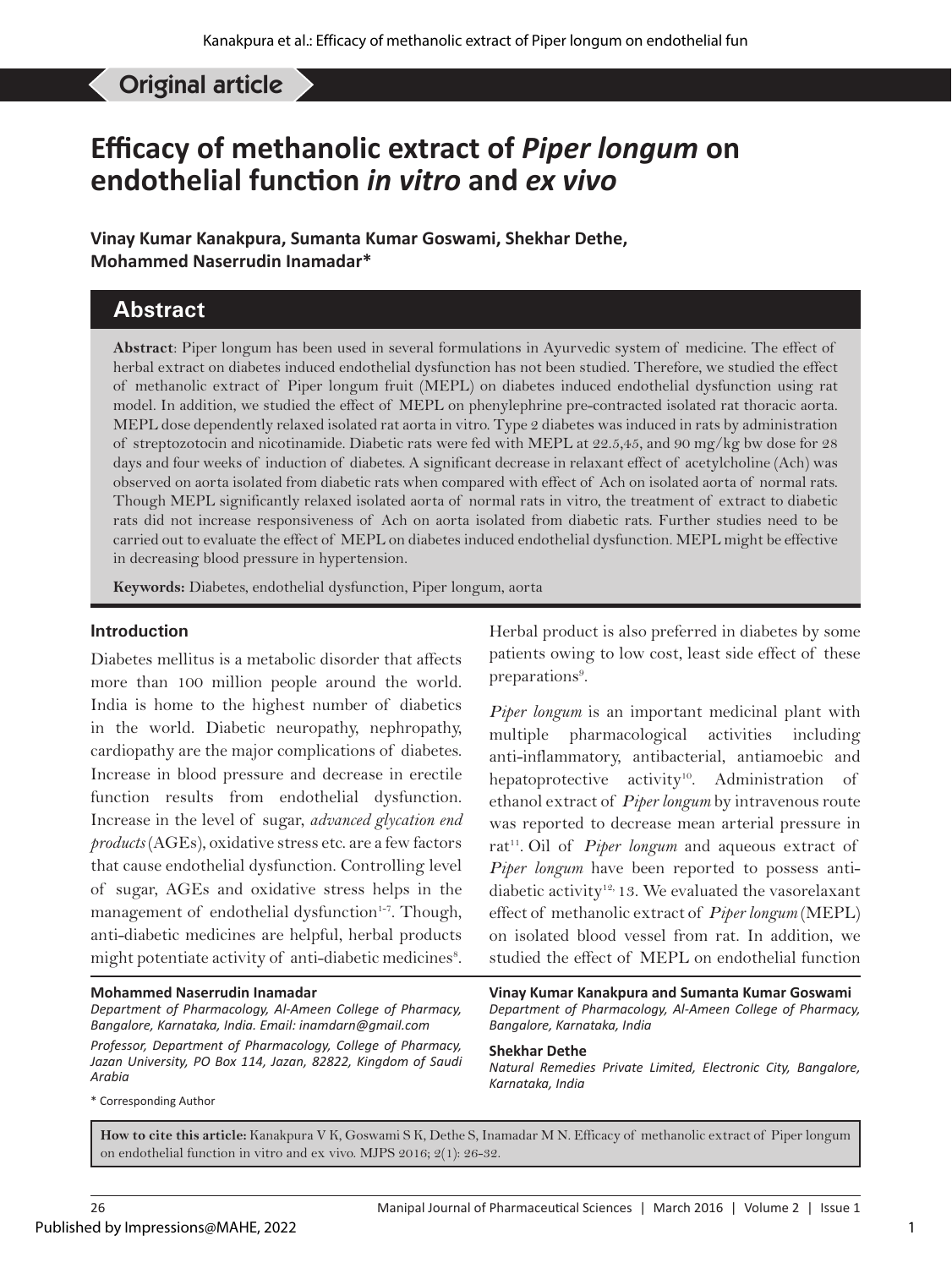*ex vivo* by evaluating the effect of Ach on isolated aorta from type 2 diabetic rats fed with MEPL and comparing with the response of Ach on aorta of non-diabetic rats.

#### **Materials and Methods**

### **Materials**

Streptozotocin (Himedia), nicotinamide (Himedia), phenylephrine (Sigma-Aldrich Co), Ketamine hydrochloride (Neon Laboratory Ltd), xylazinehydrochloride (Indian Immunologicals Ltd), acetylcholine chloride (Sigma-Aldrich Co), d-Glucose anhydrous (ReaChem Laboratory Chemicals Pvt. Ltd.), Glucose assay kit (Span Diagnostics) were purchased. Other reagents used were of analytical grade.

# **Animals**

Wistar albino rats bred at Al-Ameen College of Pharmacy, Bangalore, India and weighing 180-250 g were used for the study. Mice weighing 20-30 g were used for toxicity study. Permission for animal study was obtained from animal ethics committee of the institute. The animals were maintained at temperature  $25-27$  °C, and had free access to rat chow and drinking water.

For *in vitro* study, animals were divided in to two groups having eight rats each. For *ex vivo* study, animals were divided into four groups having six rats in each group.

# **Preparation of herbal extract**

Dried fruits were purchased from Amruth Keshari Depot, Chickpet, Bangalore, Karnataka 560053. One kg of fruit was boiled with three liters of methanol under reflux, on a water bath at 60°C for 90 minutes and filtered. The above step was followed two times with the marc (residue) obtained from the first step. The filtrates were added together, and concentrated by boiling successively under vacuum<sup>14</sup>.

# **Effect of** *Piper longum* **on isolated aorta of normal rat**

Krebs Henseleit (K-H) salt solution [composition (mM): 118 NaCl, 4.7 KCl, 1.2 KH<sub>2</sub>PO<sub>4</sub>, 1.2 MgSO<sub>4</sub>, 1.5  $CaCl<sub>2</sub>$ , 25 NaHCO<sub>3</sub>, 11 glucose] was prepared. The K-H solution was saturated with carbogen gas (95% oxygen and 5% carbon dioxide) to avoid K-H buffer acidosis, which occurs after prolonged gassing with carbogen. The pH of K-H solution was 7.4.

Animals were anesthetized with ketamine (65 mg/ kg bw, i.p.) and xylazine (8 mg/kg bw, i.p.). Thoracic cavity was opened and thoracic aorta was located below heart. The aorta was freed from attached fats and a 2-3 cm aorta was cut. Then the tissue was washed in K-H solution aerated with carbogen gas till the tissues were mounted in four channel organ bath (AD Instruments, Australia). The aorta ring (3-4mm wide) was mounted between two steel hooks in an organ bath, filled with K-H solution, and maintained at 37°C. The steel hooks were stretched in opposite directions to exert 2 g tension on tissue. The aorta was washed after every 15 minutes and after 1 h, it was treated with Ach to ensure that endothelium was intact. After washing the tissues several times, different concentrations of MEPL were treated to evaluate possible contractile effect.

To study the relaxant effect of MEPL, the aorta was contracted by incremental doses of phenylephrine. The sub-maximal and ceiling doses of phenylephrine were observed. In the next set of experiment, the aorta was contracted by sub-maximal dose of phenylephrine and the maximum contraction achieved with this dose was considered as 100% effect. Different concentrations of MEPL were added to organ bath to study the relaxant effect of the extract in phenylephrine pre-contracted aorta.<sup>15</sup>

# **Acute toxicity study**

For this study, mice were divided into two groups each containing six mice. One group was treated with vehicle (water with 1% Tween-80) and another group was treated with 2 g/kg bw dose of MEPL. The toxicity study was performed as per OECD guideline 425: Acute Oral Toxicity: Up-and-Down Procedure<sup>16</sup>

Animals were observed individually at least once during the first 30 minutes after dosing, periodically during the first 24 hours (with special attention given during the first four hours) and thereafter daily for a total period of 14 days for any adverse event (time of onset, length of recovery period). Mice were on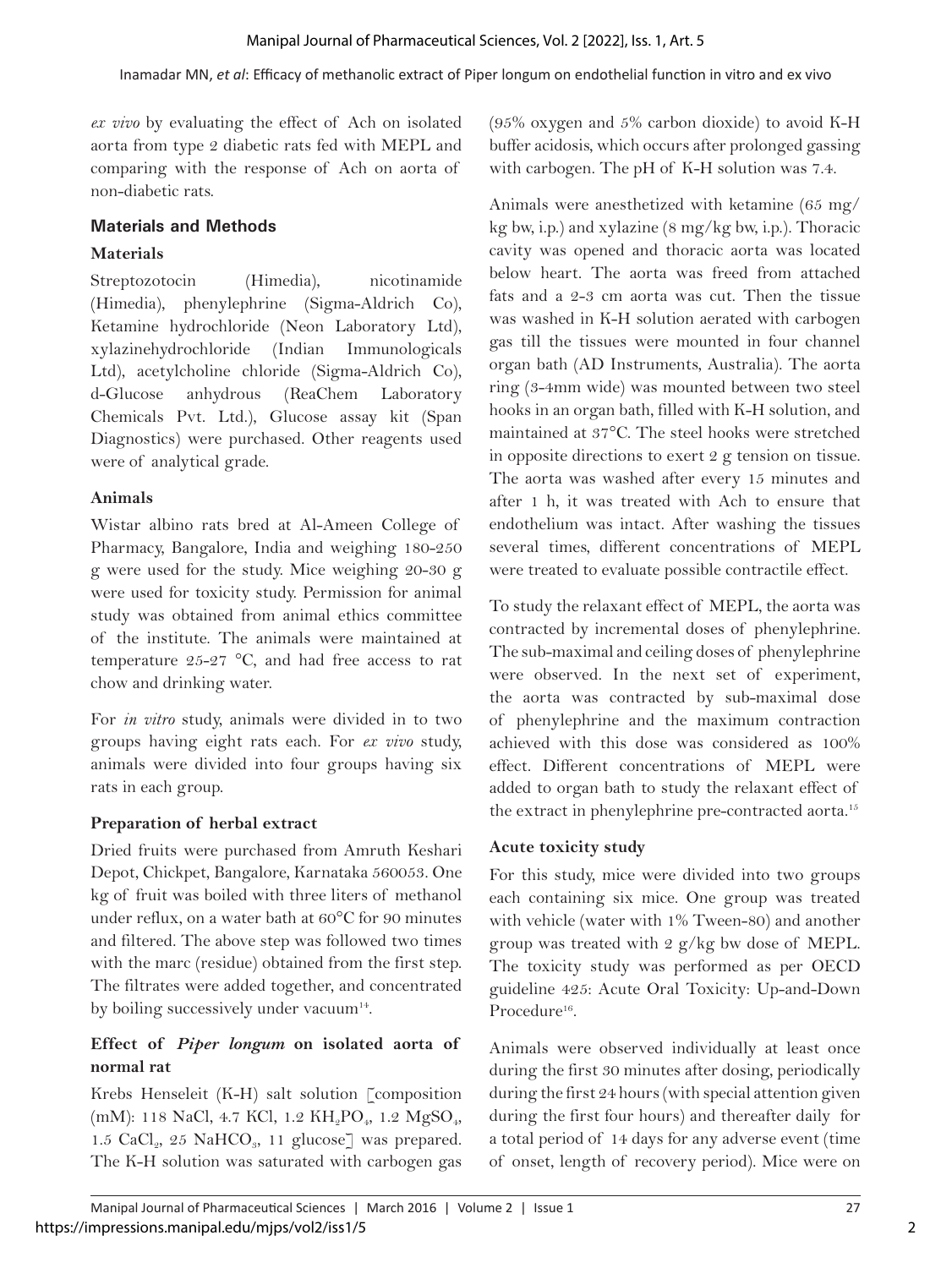Inamadar MN, *et al*: Efficacy of methanolic extract of Piper longum on endothelial function in vitro and ex vivo

fast for four hours before dosing and were allowed to take food after two hours.

In case of any toxicity signs, animals were observed for additional toxicity reactions such as changes in skin and fur, eye, mucus membrane, respiratory system, circulatory system, autonomic system, central nervous system, somato-motor activity, behaviour pattern, number and duration of tremor, number and duration of convulsions, duration of salivation, number and duration of diarrhea, duration of lethargy, duration of sleep and duration of coma16.

#### **Induction of diabetes**

Rats were divided into five groups. Four groups of rats were induced diabetes chemically. Type 2 diabetes was induced by administration of streptozotocin (65 mg/kg bw, i.p.; dissolved in ice-cold citrate buffer having pH of 4.5) and nicotinamide (90 mg/kg bw, i.p.) as described earlier<sup>17</sup>.

#### **Oral blood glucose tolerance test**

To confirm induction of diabetes, oral blood glucose tolerance test was performed after 72 h of administration of streptozotocin and nicotinamide.

Blood glucose was estimated by using Glucose assay kit (Span diagnostics Pvt.). Oral glucose tolerance test (OGTT) was carried out to confirm the induction of type 2 diabetes. After 12 h of fasting rats were orally given a glucose challenge of 2 gm/ kg bw. Blood glucose was determined by the abovementioned method at 0, 30, 60, 90 and 120 mins after glucose challenge. A plot of blood glucose level obtained versus time was analyzed for impairment.

### **Effect of** *Piper longum* **on aorta of diabetic rats**  *ex vivo*

After induction of diabetes in rats, it was allowed for four weeks for development of endothelial dysfunction following which the treatment of MEPL (22.5, 45, and 90 mg/kg bw) was continued for 28 days. Low doses of MEPL were selected for administration because the higher doses might cause gastric irritation. After the end of treatment, the animals were anesthetized as aorta was removed as discussed earlier. Aorta was contracted by

10 µM phenylephrine and relaxed by different concentrations of Ach. The effect of Ach on aorta from diabetic rats treated vehicle and MEPL was recorded, and compared with that of a healthy rat.

#### **Statistical analysis**

Values are expressed as mean ± standard error of mean of 6-9 observations. Two way ANOVA followed by Bonferroni's post-hoc test was used to evaluate statistical significance.

#### **Results**

**The County** 

#### **Preparation of herbal extract**

The yield of the methanolic extract of *Piper longum* was approximately 10%. This value was similar to the reported value for percent yield of ethanol extract18. A greenish-black extract was obtained which was better soluble in dimethylsulfoxide (DMSO). For dosing the animals, a suspension of MEPL was prepared with 1% Tween-80.

#### **Effect of** *Piper longum* **on isolated aorta of normal rat**

Methanol extract of *Piper longum* did not contract isolated aorta of normal rat at a concentration upto 100 µg/mL.

Contractile effect of phenylephrine on isolated aorta of normal rat was observed at concentrations upto 30 µM. Ceiling effect was observed at 30 µM and 10 µM was selected as sub-maximal dose (Figure 1).



**Figure 1. Contractile effect of phenylephrine on aorta of rat** *in vitro*

MEPL dose dependently relaxed isolated aorta of normal rats. The significant relaxation was observed at 100 µg/mL (Figure 2). This data suggests that administration of this extract may be helpful in the management of hypertension.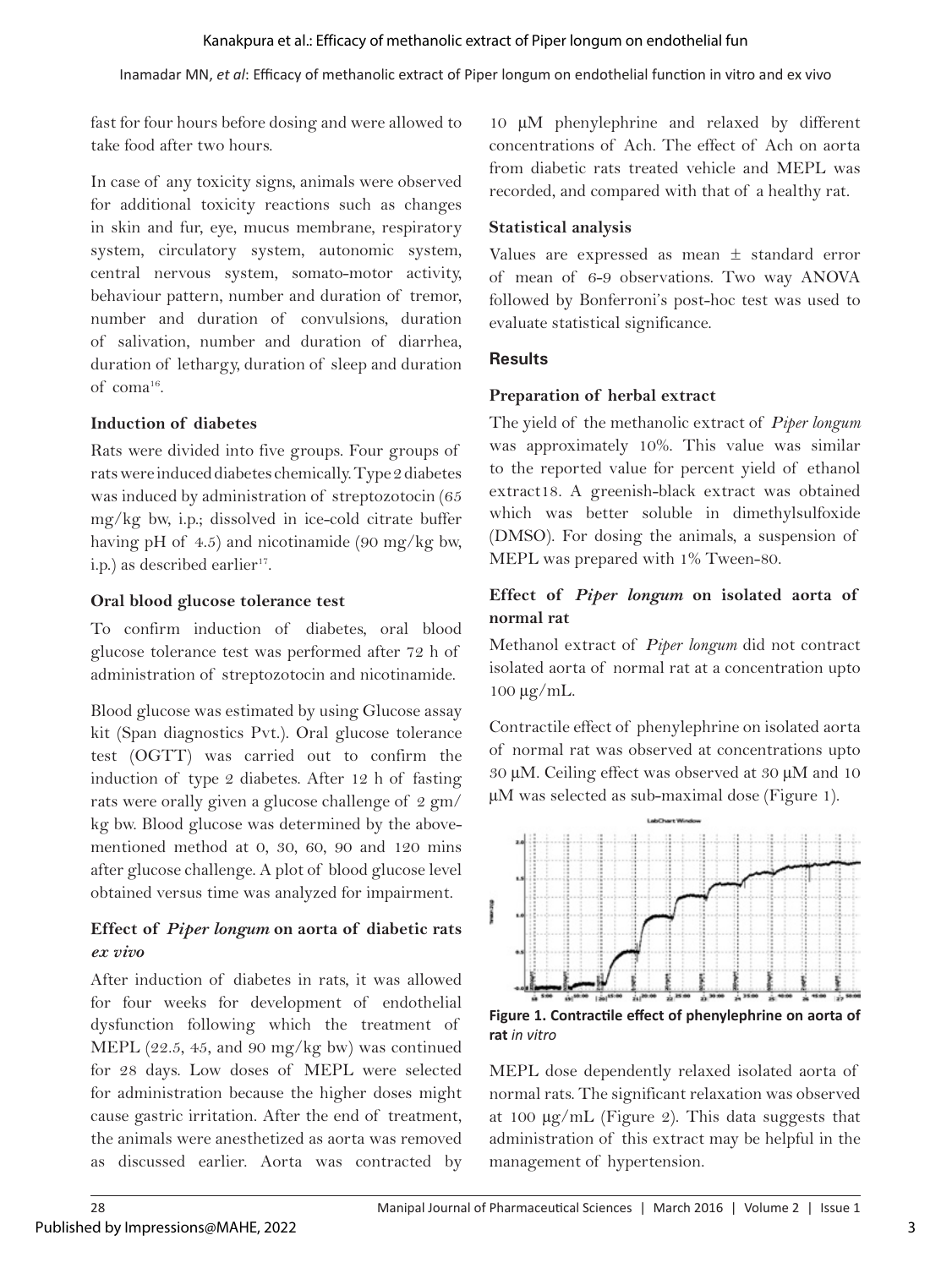

**Figure 2.** Effect of methanol extract of *Piper longum* on relaxation of isolated aorta.

The value is presented as mean  $\pm$  standard error of mean ( $n=9$ ). At 100  $\mu$ g/mL, the extract significantly relaxes isolates aorta of normal rats in comparison to vehicle (Tween20 in water). \*\* p< 0.01.

#### **Acute toxicity study**

The extract was found to be safe at upto 2  $g/kg$ bw. No death was observed. Adverse events such as writhing, change in body colour were not noticed. The animals treated with MEPL behaved in a similar way as those treated with vehicle. Further, lower doses of extracts such as 22.5, 45, and 90 mg/kg bw were selected for administration. Because *piper longum* is used as spice, we preferred to use lower doses for administration.

#### **Oral blood glucose tolerance test**

Blood glucose was found to be elevated in diabetic rats in comparison to the normal rats. While the fasting glucose levels were  $108.44 \pm 1.68$ mg/dL in control rats, the glucose levels increased to a maximum of 170.45  $\pm$  1.17 mg/dL at 60 minutes after oral glucose challenge, which was brought back to values close to fasting level within 120 minutes. However, the diabetic rats showed very high fasting glucose values (322.79  $\pm$  5.92 mg/dL) which increased further after the oral glucose challenge (Figure 3).

The blood glucose level of normal rats increased significantly 1 h after administration of glucose when compared with 0 min time point and normalized after 2 h, whereas the blood glucose level of diabetic rat was higher before administration of glucose and was not affected much after glucose administration. Values are presented as mean ± standard error of mean. Two way ANOVA followed by Bonferroni's post-hoc test was used for statistical calculation. For normal rat,  $n=3$  and for diabetic rats  $n=18$ . \*\*\*  $p<$ 0.001.

These changes could also be observed in form of difference in the AUC  $_{0-120}$  min of normal (11.74  $\pm$ 5.04 g.min/dL) and diabetic  $(39.74 \pm 0.29 \text{ g.min/}$ dL) rats, which is found to be highly significant statistically  $(*** p < 0.001)$ .

#### **Effect of** *Piper longum* **on aorta of diabetic rats**  *ex vivo*

Ach-induced relaxation of blood vessel is known to be endothelium dependent. A dose dependent relaxation is seen with Ach and approximately 90% relaxation of phenylephrine pre-contracted aorta from normal rat was observed at 2 µM. However, Ach at 2µM could relax aorta from diabetic rat only upto 50%. Treatment of MEPL to diabetic rats at 22.5, 45, and 90 mg/kg bw dose did not increase responsiveness of Ach to relax aorta (Figure 4). This data suggests that MEPL might not be helpful in the management of endothelial dysfunction. Further studies are required to ascertain prophylactic treatment of *Piper longum* on diabetes induced endothelial dysfunction.

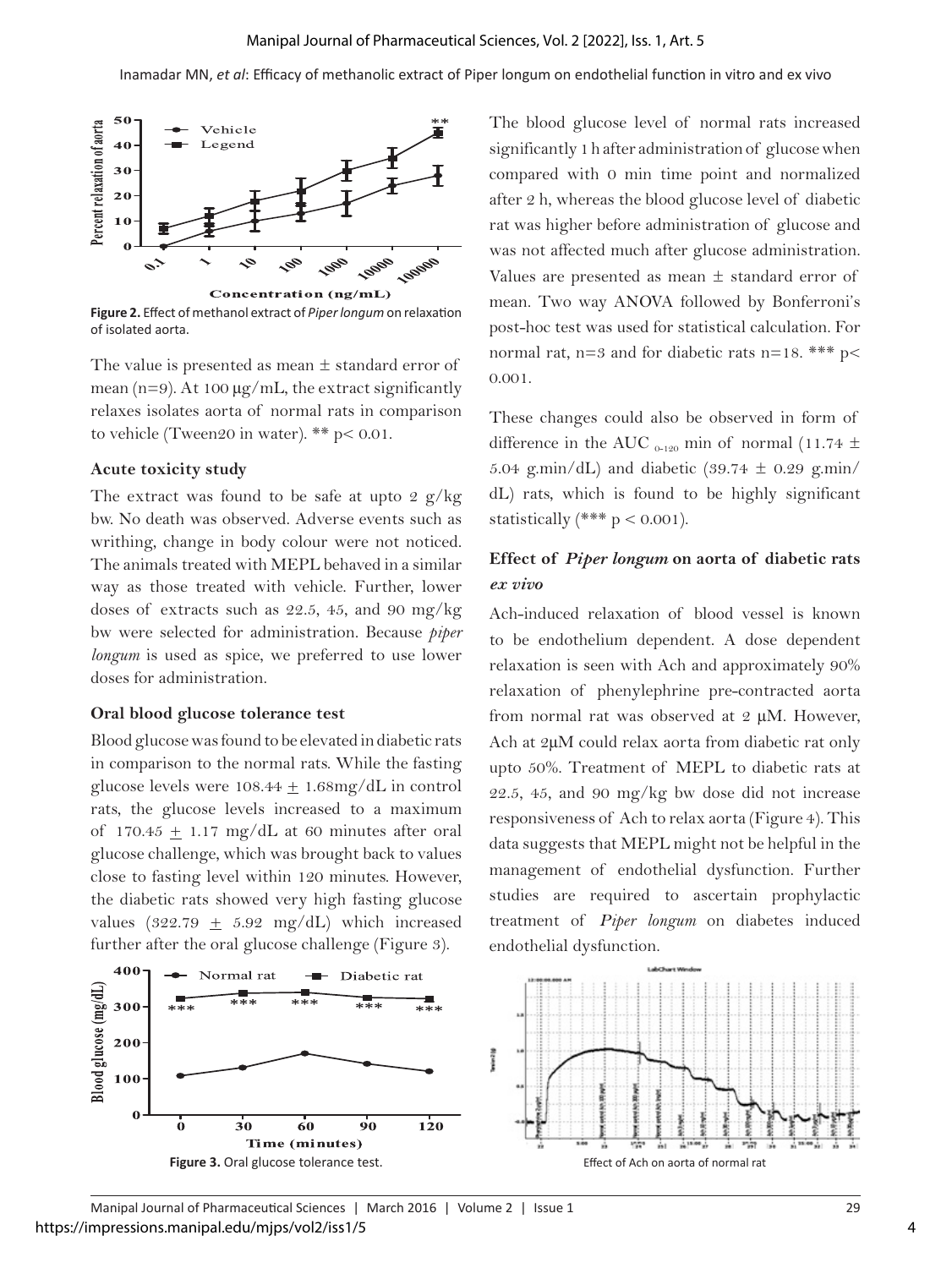Inamadar MN, *et al*: Efficacy of methanolic extract of Piper longum on endothelial function in vitro and ex vivo



**Figure 4.** Effect of treatment of methanol extract of *Piper longum* on diabetes-induced endothelial dysfunction.

Though Ach could relax phenylephrine precontracted normal aorta, the relaxant effect of Ach was decreased by 50% after 56 days of induction of diabetes. Treatment of MEPL did not improve relaxant effect of Ach on aorta of diabetic rat.

#### **Discussion**

*Piper longum* is one of the most popular medicinal plants. The extract of dose dependent relaxed isolated aorta from rat suggest possible use in the management of high blood pressure. Shoji et al., reported that dehydropipernonaline, an amide isolated from *Piper longum* dilates blood vessel<sup>19</sup>. Though, we did not estimate level of dehydropipernonaline in MEPL, role of dehydropipernonaline in dilating isolated rat aorta in this study cannot be refuted. Treatment of this extract at 22.5, 45, and 90 mg/kg bw doses for 28 days after four weeks of induction of diabetes did not potentiate relaxant effect of Ach on isolated aorta of diabetic rat. This suggests that these doses and duration of treatment may not be suitable to treat diabetes-induced endothelial dysfunction and related vascular complications.

Many physiological processes are known to be altered in diabetes, which leads to development of endothelial dysfunction. Endothelium has limited capability for self-repair. Therefore, endothelial repair is achieved through the contribution of circulating endothelial progenitor cells (EPCs). In diabetes, alteration in function of EPC including reduced proliferation, adhesion, migration, and incorporation into tubular structures is observed. Diabetic EPCs also display functional impairment, such as reduced proliferation, adhesion, migration, and incorporation into tubular structures. It is reported that in case of endothelial dysfunction, Ach may contract endothelium by its action on M3 muscarinic receptor. Hyperglycemia also initiates apoptosis of endothelial cells, which involve activation of p38 mitogen–activated protein kinase (MAPK) and c-Jun Nterminal protein kinase (JNK). The apoptotic endothelial cells or degradation product including microparticles (endothelial microparticles) triggers the atherosclerotic process. Similarly, the contraction of blood vessel resulting from endothelial dysfunction can aggravate cardiac complications.<sup>5</sup>

An alteration in levels of enzymes, which regulate tone of endothelial smooth muscle is also reported in diabetes. Nitric oxide/ cyclic guanosine monophosphate path way is responsible for relaxation of endothelial smooth muscle. In nerves and endothelium, nitric oxide synthase metabolize arginine to nitric oxide that diffuses into smooth muscle to stimulate soluble guanylyl cyclase for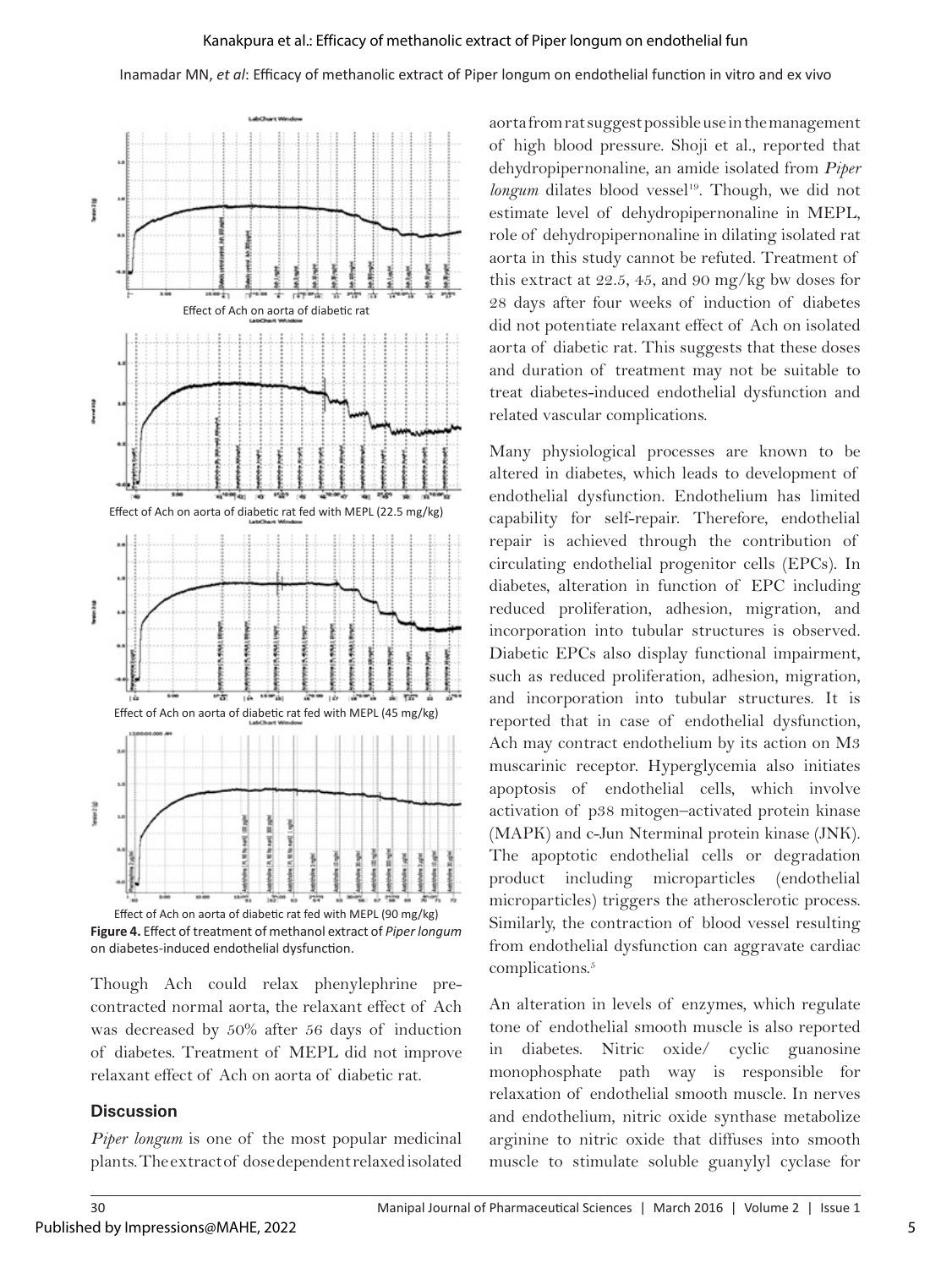synthesizing cyclic guanosine monophosphate. Protein kinase G and ion channels modulated by cyclic guanosine monophosphate relax endothelial smooth muscle. Uncoupling of nitric oxide synthase in diabetes generates superoxide that converts nitric oxide into peroxynitrite, a reactive oxidant. The oxidative stress due to increase in the level of peroxynitrite damage endothelium, which is one of the factors in the development of endothelial dysfunction.<sup>20, 21</sup>

Contraction of endothelium is regulated by Rhokinase. Angiotensin-II and endothelin-1 binds with their respective G-protein coupled receptor AT1R and ETAR respectively to activate Rho, a G-protein. Rho stimulates Rho kinase that inhibits myosin light chain by phosphorylating it. This favours increase in level of phoshorylated myosin light chain and decrease in level of myosin light chain that results in contraction of endothelial smooth muscle. The level and activity of Rho kinase is reported to be increased in diabetes. In addition, Rho kinase inhibits nitric oxide synthase. This process favours contraction of endothelial smooth muscle and results in dysfunction of endothelium.<sup>4, 21-23</sup>

#### **Conclusion**

Methanolic extract of *Piper longum* relaxes endothelial smooth muscle of aorta from normal and healthy rat. But, the administration of this extract did not increase sensitivity of Ach in the aorta of diabetic rats. However, we did not evaluate the effect of diabetes-induced endothelial dysfunction on blood pressure and effect of MEPL on blood pressure. *Piper longum* extract standardized with the level of dehydropipernonaline might be a good research tool to evaluate its effect on endothelial dysfunction. Further studies need to be carried out to evaluate preventive use of methanol extract of *Piper longum* on endothelial dysfunction. Future studies emphasizing the use of standardized extract, use of other models of endothelia dysfunction and additional study design including preventative use of extract can satisfactorily evaluate the usefulness of this extract in endothelial dysfunction.

# **Acknowledgements**

This study was supported by research grant (R&D/ KR-03/2009–10-NMPB) from National Medicinal Plants Board, New Delhi to Al-Ameen College of Pharmacy and Natural Remedies Private Limited.

#### **References**

- 1. Creager MA, Luscher TF, Cosentino F, Beckman JA. Diabetes and vascular disease: Pathophysiology, clinical consequences, and medical therapy: Part I. Circulation 2003; 108:152732.
- 2. De Vriese AS, Verbeuren TJ, de Voorde JV, Lameire NH, Vanhoutte PM. Endothelial dysfunction in diabetes. Br J Pharmacol.2000; 130(5): 963–974.
- 3. Hink U, Li H, Mollnau H, Oelze M, Matheis E, Hartmann M, Skatchkov M, Thaiss F, Stahl RA, Warnholtz A, Meinertz T, Griendling K, Harrison DG, Forstermann U, Munzel T. Mechanisms underlying endothelial dysfunction in diabetes mellitus. Circ Res. 2001; 88(2): E14-22.
- 4. Hadi HAR, Suwaidi JA. Endothelial dysfunction in diabetes mellitus. Vasc Health Risk Manag.2007; 3(6): 853–876.
- 5. Avogaro A, Albiero M, Menegazzo L, de Kreutzenberg S, Fadini GP. Endothelial dysfunction in diabetes: the role of reparatory mechanisms. Diabetes Care. 2011; 34 Suppl 2: S285-90.
- 6. Corey E. Tabit, William B. Chung, Naomi M. Hamburg, Joseph A. Vita. Endothelial dysfunction in diabetes mellitus: Molecular mechanisms and clinical implications. Rev Endocr Metab Disord 2010; 11(1): 61-74.
- 7. Forbes JM, Cooper ME. Mechanisms of diabetic complications. Physiol Rev. 2013; 93(1): 137-88.
- 8. Prabhakar PK, Doble M. Effect of Natural Products on Commercial Oral Antidiabetic Drugs in Enhancing 2-Deoxyglucose Uptake by 3T3-L1 Adipocytes. Ther Adv Endocrinol Metab. 2011; 2(3): 103–114.
- 9. Sharma R, Amin H, Galib, Prajapati PK. Antidiabetic claims of Tinosporacordifolia (Willd.) Miers: critical appraisal and role in therapy. *Asian Pac J Trop Biomed* 2015; 5(1): 68- 78.
- 10. Khusbu C, Roshni S, Anar P, Carol M, Mayuree P. Phytochemical and therapeutic potential of

6